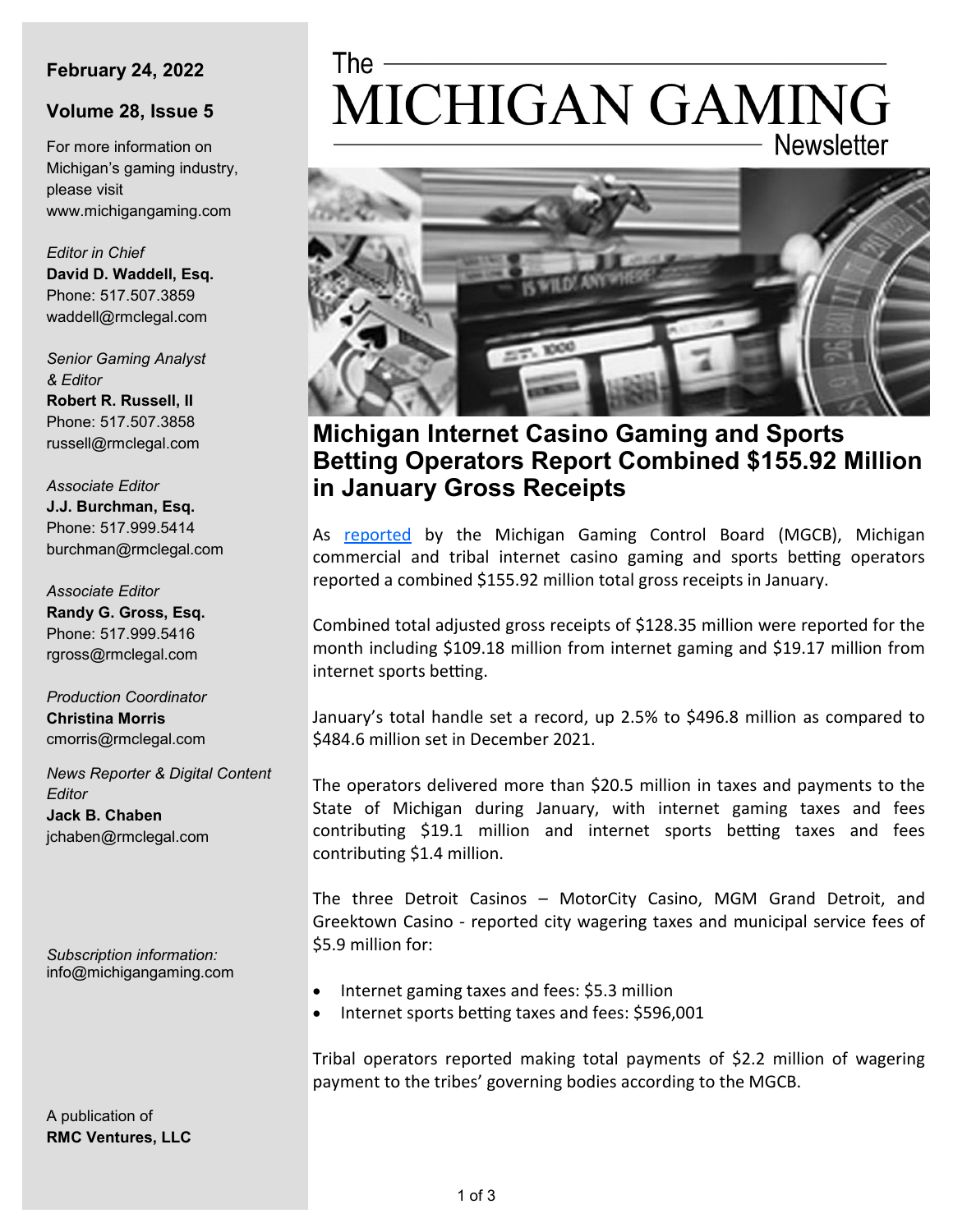During January, internet gaming gross receipts were \$121.24 million and internet sports betting gross receipts totaled \$34.68 million.

An online gaming and sports betting revenue distribution [table](https://www.michigan.gov/documents/mgcb/iGaming_Sports_Betting_Fantasy_Sports_tax_revenue_distribution_chart_715611_7.pdf) is available on the agency's website.

During January, 14 operators were authorized for one or both forms of online wagering. Details for each operator's internet gaming and internet sports betting results are available in [tables](https://www.michigan.gov/mgcb/0,4620,7-351-79127_82898-244408--,00.html) published on the MGCB website.

## **Detroit Casinos Report \$100.9 Million January Aggregate Revenue**

According to the January [revenues](https://content.govdelivery.com/accounts/MIGCB/bulletins/30a878e) released by the Michigan Gaming Control Board (MGCB), the three Detroit casinos reported \$100.9 million in monthly aggregate revenue in January. Table games and slots generated \$98.97 million in revenue, and retail sports betting produced revenue of \$1.93 million.

The January market shares were:

- MGM, 49 percent
- MotorCity, 30 percent
- Greektown, 21 percent

January's monthly revenue for table games and slots was 14% higher compared to January 2021 results. Monthly revenue was down 11.1% when compared to December 2021 results.

When compared with January 2021, monthly gaming revenue rose:

- MGM, 43.3 percent to \$48.65 million
- Greektown, 4.1 percent to \$20.45 million
- MotorCity's fell, 9.9 percent to \$29.87 million

The three Detroit casinos paid \$8 million in gaming taxes to the State of Michigan, compared to \$7 million for the same period last year. The casinos also reported submitting \$11.8 million in wagering taxes and development agreement payments to the City of Detroit in January.

Total gross receipts for retail sports betting were \$1.97 million. Retail sports betting qualified adjusted gross receipts (QAGR) dropped 52.4% in January to \$1.93 million compared with the same month last year. Monthly QAGR was up by 74.8% when compared with December results.

QAGR by casino was:

- MGM, \$481,785
- MotorCity, \$521,493
- Greektown, \$929,796

Total handle was \$35.87 million. The three Detroit casinos reported submitting taxes on retail sports betting in the amounts of \$73,070 to the State of Michigan and \$89,308 to the city of Detroit.

Fantasy contest operators reported total adjusted revenues of \$772,465 and paid taxes of \$64,887 for the month of December. From January thru December 2021, fantasy contest operators reported \$16.2 million in aggregate fantasy contest adjusted revenues and paid \$1.4 million in taxes.

## **AGA Reports Record Commercial Gaming Revenue in 2021**

According to a [press release](https://finance.yahoo.com/news/2021-commercial-gaming-revenue-shatters-163000733.html#:~:text=All%2DTime%20High%20Marks%20%2423,AGA)%20Commercial%20Gaming%20Revenue%20Tracker.) from the American Gaming Association (AGA), revenue for the commercial gaming industry in 2021 set a new record at \$53 billion. In addition to setting an alltime quarterly record in Q4 2021 of \$14.31 billion, the 2021 total surpassed the previous industry record of \$43.65 billion set in 2019.

AGA President and CEO Bill Miller shared his excitement for the annual results and their significance: "These results are nothing short of remarkable," said Miller. "The success of 2021 reflects our commitment to health and safety and how Americans have welcomed gaming's expansion across the country."

Twenty-three of the thirty-four commercial gaming jurisdictions in the United States set